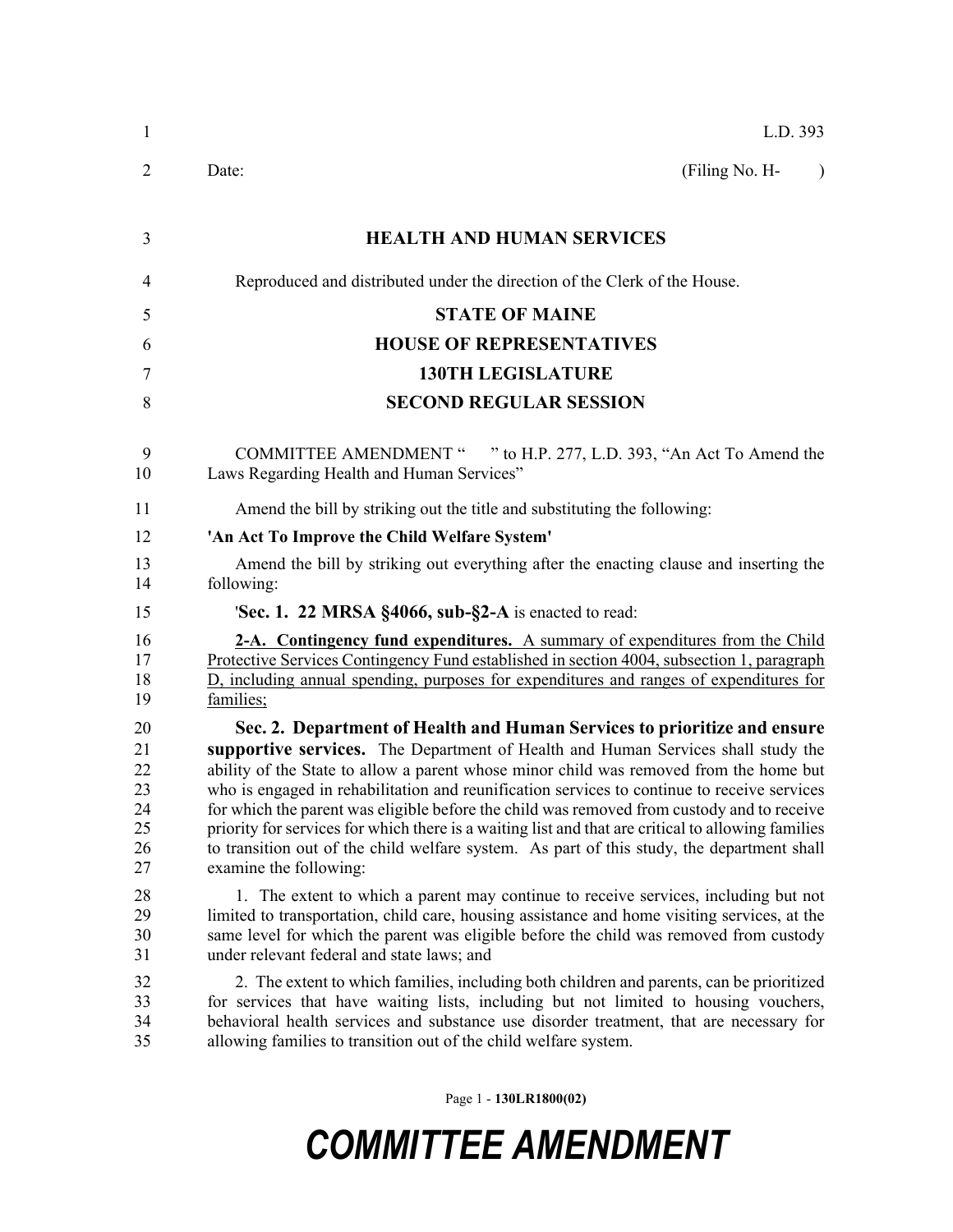1 The Department of Health and Human Services shall submit a report with its findings 2 and recommendations, including any recommended legislation, to the joint standing 3 committee of the Legislature having jurisdiction over health and human services matters 4 no later than February 1, 2023. The joint standing committee is authorized to report out 5 legislation to the First Regular Session of the 131st Legislature.

6 **Sec. 3. Department of Health and Human Services, special projects**  7 **manager to prevent child abuse and neglect.** The Commissioner of Health and 8 Human Services shall establish within the Department of Health and Human Services a 9 special projects manager position for the prevention of child abuse and neglect. The special 10 projects manager shall:

11 1.Coordinate the organization of efforts within the department and across state 12 agencies to prevent and reduce the incidence of child abuse and neglect;

13 2. Lead the development, implementation and oversight of a comprehensive statewide 14 child abuse and neglect prevention plan;

15 3. Support the coordination of resources and activities across state agencies to 16 strengthen and support families and reduce the likelihood of child abuse and neglect;

17 4. Work with community-based organizations to coordinate initiatives, programs and 18 activities that prevent child abuse and neglect and foster understanding, appreciation and 19 knowledge of diverse populations across state agencies and in the community in order to 20 effectively prevent and address child abuse and neglect across diverse racial, economic and 21 geographic populations; and

22 5. Engage with multiple stakeholders, including state agency leaders; the Director of 23 the Office of Child and Family Services, the Director of the Maine Center for Disease 24 Control and Prevention and the associate director of child welfare within the Department 25 of Health and Human Services; child welfare district managers and caseworkers; 26 community service providers; parents and kinship and resource families; and youth.

27 The Commissioner of Health and Human Services shall assign to the special projects 28 manager additional duties and assignments based on the development and progression of 29 the cross-agency statewide prevention plan and priorities of the commissioner related to 30 the prevention of child abuse and neglect.

31 **Sec. 4. Appropriations and allocations.** The following appropriations and 32 allocations are made.

## 33 **HEALTH AND HUMAN SERVICES, DEPARTMENT OF**

## 34 **Department of Health and Human Services Central Operations 0142**

35 Initiative: Provides funding for one Social Services Manager I position to coordinate the 36 organization of child abuse and neglect prevention initiatives across the department.

| 37 | <b>GENERAL FUND</b>           | 2021-22 | 2022-23   |
|----|-------------------------------|---------|-----------|
| 38 | POSITIONS - LEGISLATIVE COUNT | 0.000   | 1.000     |
| 39 | <b>Personal Services</b>      | \$0     | \$121,700 |
| 40 | All Other                     | \$0     | \$6,537   |
| 41 |                               |         |           |
| 42 | <b>GENERAL FUND TOTAL</b>     |         | \$128,237 |

Page 2 - **130LR1800(02)**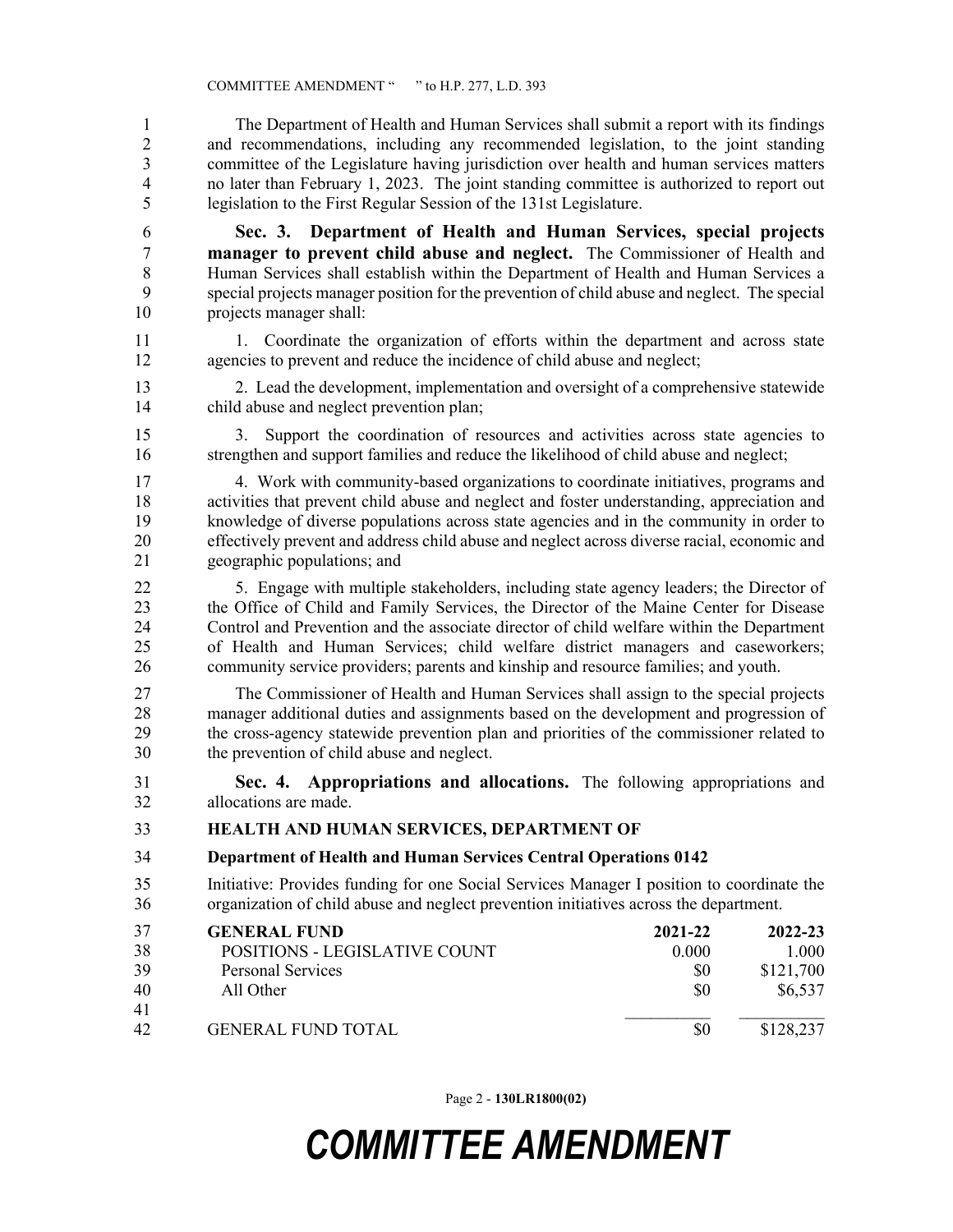COMMITTEE AMENDMENT " " to H.P. 277, L.D. 393

1 **IV-E Foster Care/Adoption Assistance 0137** 2 Initiative: Provides funding for additional services under the homebuilders program in the 3 Office of Child and Family Services. **GENERAL FUND 2021-22 2022-23** All Other \$0 \$1,000,000  $\_$ GENERAL FUND TOTAL 50 \$1,000,000 4 **Office of Child and Family Services - Central 0307** 9 Initiative: Provides funding for additional services under the parents as teachers program 10 operated through the home visiting program in the Office of Child and Family Services. **GENERAL FUND 2021-22 2022-23** All Other  $$0 \t$1,000,000$  $\mathcal{L}_\text{max}$ GENERAL FUND TOTAL  $$0$   $$1,000,000$ 11 **Office of Child and Family Services - Central 0307** 16 Initiative: Provides funding to increase the contract for kinship navigators. **GENERAL FUND 2021-22 2022-23** All Other \$0 \$420,000  $\mathcal{L}_\text{max}$ GENERAL FUND TOTAL 50 \$420,000 17 **Office of Child and Family Services - Central 0307** 22 Initiative: Provides funding for temporary assistance to families through the Child 23 Protective Services Contingency Fund. **GENERAL FUND 2021-22 2022-23** All Other \$0 \$200,000 GENERAL FUND TOTAL 50 \$200,000 24 28 **HEALTH AND HUMAN SERVICES, DEPARTMENT OF DEPARTMENT TOTALS 2021-22 2022-23 GENERAL FUND \$0 \$2,748,237**  $\mathcal{L}_\text{max}$ **DEPARTMENT TOTAL - ALL FUNDS \$0 \$2,748,237** 29 ' 3637 Amend the bill by relettering or renumbering any nonconsecutive Part letter or section 38 number to read consecutively. 1 4 5 6 7 8 11 12 13 14 15 17 18 19 20 21 24 25 26 27 29 30 31 32 33 34 35

Page 3 - **130LR1800(02)**